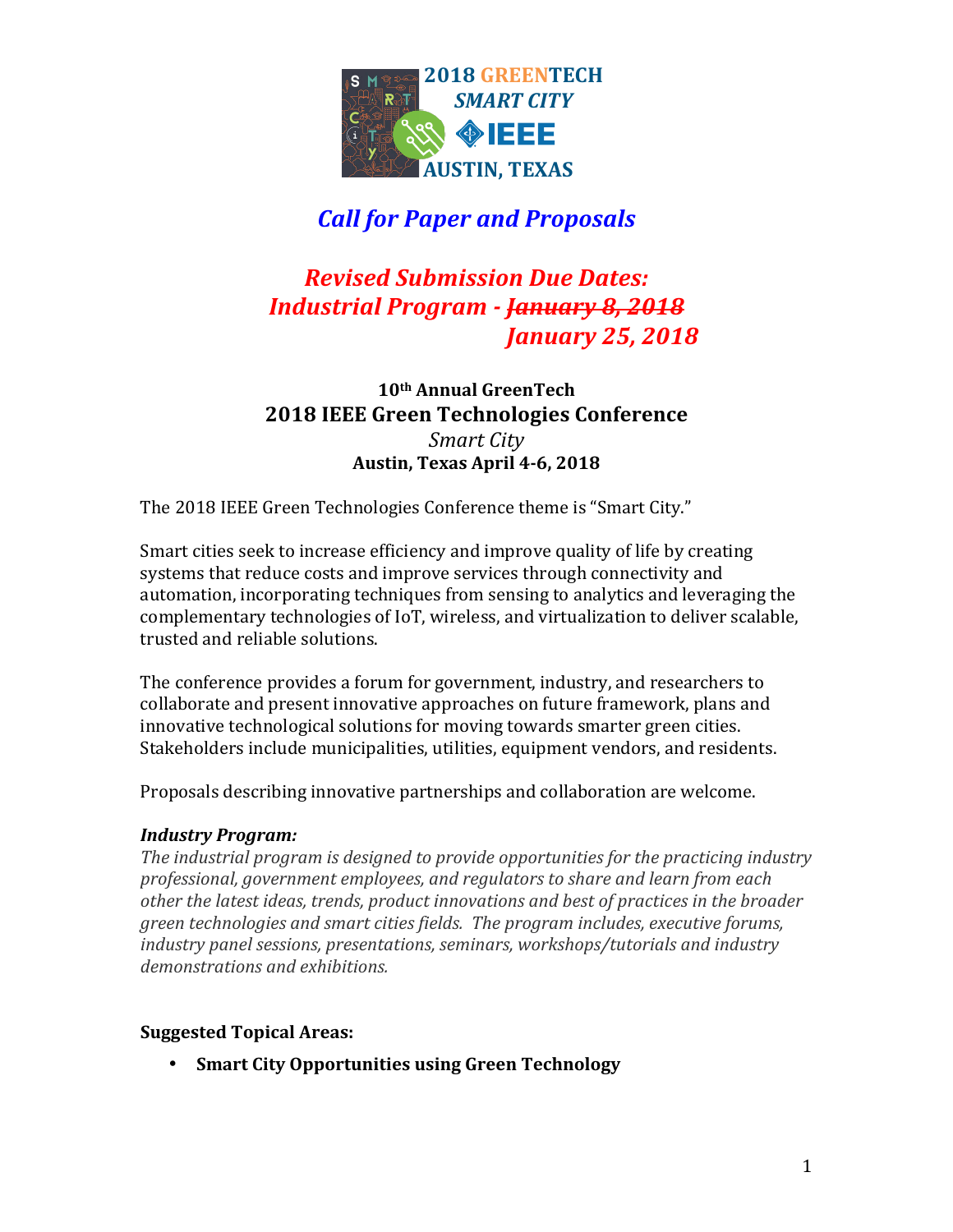

- o **Visions and strategies for city and utility collaboration:** Smart street lights; electric vehicle infrastructure, resilience, sustainability; electric vehicle charging/discharging strategies; managing electric vehicle impact on the grid; regulations, policies, economics, reliability and sustainability; creative business models, e.g., public-private partnerships.
- o **Transportation:** Traffic congestion management; IoT enabled ondemand transportation systems; autonomous vehicle support systems; IoT enabled transportation pricing; cybersecurity.
- o **Consumer oriented innovation:** smart, grid aware, appliances; smart, grid aware, homes; variable rates and creative billing; cybersecurity.
- o **Demand control:** IoT empowerment; smart appliances; application of analytics/AI technologies; security; creative billing; case studies, such as, Pecan Street Project; cybersecurity.
- o **Buildings:** Zero Net Energy (ZNE) buildings; Energy efficient designs and standards; district heating and cooling; energy management systems; energy demand control systems; advanced HVAC; smart equipment and appliances.
- $\circ$  **Case studies:** Smart street lights; autonomous Vehicles; smart building/energy demand; energy supply/demand management, communications; smart transportation systems; solar-plus-storage benefiting city and grid.
- **Renewable Energy Supply:** Advances in solar panel systems, deployment strategies; advances in solar panel efficiency and cost improvements; advances in wind power systems, deployment strategies; advances in wind power, efficiency and cost improvements.
- **Smart Grid:** Distributed generation developments and strategies; demand response techniques and strategies; managing impact of renewable energy on existing grid (utilities)  $\rightarrow$  energy storage developments  $\rightarrow$  regulations, policies, economics, reliability and sustainability; next Generation Control Centers: generation, T&D control centers and; system operators and applications (big data analytics, visualizations, situational awareness).
- **Smart Rural:** Micro grids ->Implementation -> ac/dc systems, control and optimization, energy management -> storage -> cybersecurity; power Transmission & Distribution (e.g. Remote communication and control of T&D assets, Distribution System Reliability); smart buoys, reducing environmental impact on the seas.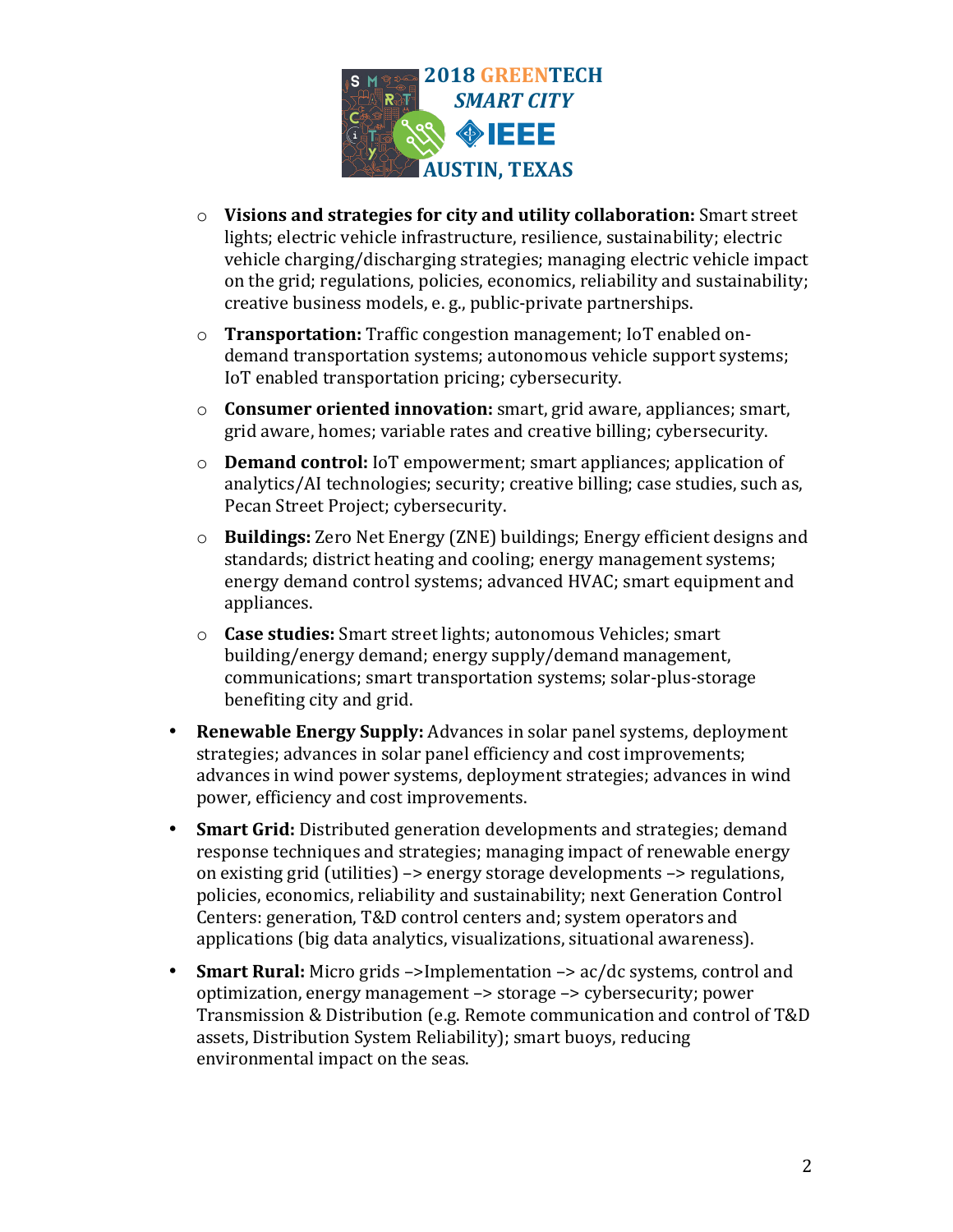

# **Submission Process and Guidelines For The Industry Program**

### 1. **Executive Forum/Panel Session** (IFxx, IPxx)

The 2018 Green Technologies Conference solicits **Executive Forum/Panel Sessions** proposals. These 1.5 to 2 hour sessions feature 4 to 6 distinguished members of the scientific and enterprise communities briefly presenting differing perspectives and opinions on key issues with the goal of stimulating lively discussion. Research and Industry Panels will be considered.

Submission

- Submit Forum and Panel proposals online
- Please select the Topical Area/sub-area
- Please identify the code associated with this submission (e.g. IFxx, or IPxx)
- Submit the paper by **January 25, 2018** at online EASYCHAIR

**< https://easychair.org/conferences/?conf=greentech18>**

### **2. Presentation Session (ISxx)**

The 2018 Green Technologies Conference solicits **Presentation** proposals for the Industry Program. Presentation session will include title, abstract and description.

Submission

- Submit Demonstration proposals online
- Please select the Topical Area/sub-area
- Please identify the code associated with this submission (e.g. ISxx)
- Submit the paper by **January 25, 2018** at online EASYCHAIR

**< https://easychair.org/conferences/?conf=greentech18>**

### **3. Tutorials and Workshops** (ITx, IWx)

The 2018 Green Technologies Conference solicits **Workshop/Tutorial** or **Seminar** proposals for the Industry Program. Workshop/Tutorial or Seminar proposal may be for half or full day may include title and description of the session and takeaways points. 

Submission

- Submit Tutorials and Workshops online
- Please select the Topical Area/sub-area
- Please identify the code associated with this submission (e.g. ITxx, or IWxx)